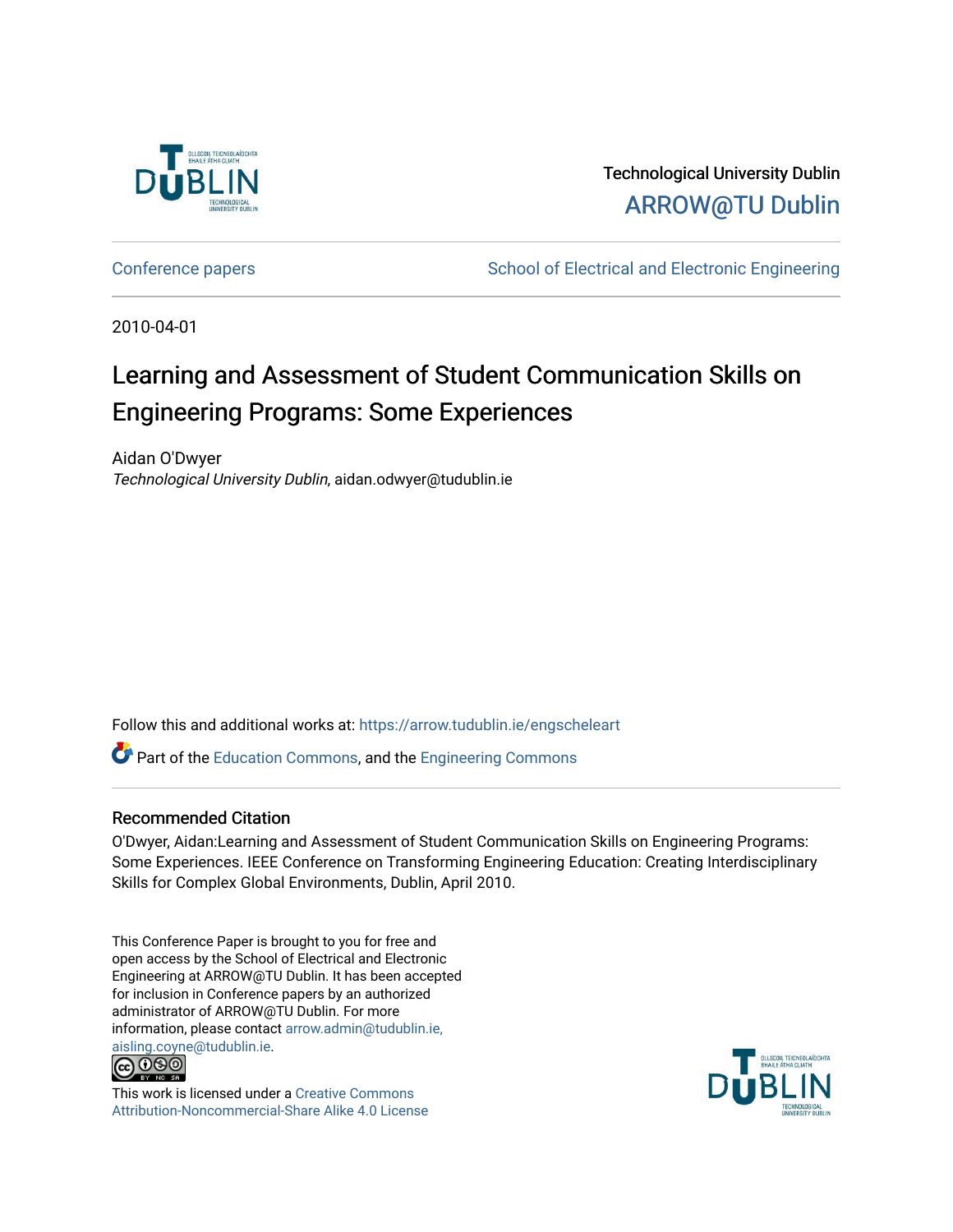# Learning and assessment of student communication skills on engineering programs: some experiences

Aidan O'Dwyer,

School of Electrical Engineering Systems, Dublin Institute of Technology, Kevin St., Dublin 8, Ireland

*Abstract*— **In this contribution, the author reports on, reflects on and evaluates case studies in which the ability to communicate effectively was embedded into modules for which the author had academic responsibility, on both Level 8 (Bachelors) and Level 9 (Masters) engineering programs. The generic competency was developed using formal student presentations, mostly done individually, with a minority done in teams. Peer and tutor assessment of the presentations was employed, following a structured guideline agreed with the students; among other advantages, peer assessment assists in the further development of student analytical skills and professional ethics. The contribution discusses the peer assessment experience, including formal student feedback on the process. The author's experiences are that the learning and assessment method is learner-centered, motivates independent learning, caters to a diverse student background and unlocks previous student work and learning experiences to the benefit of all learners.**

*Keywords-interpersonal and oral communications, peer assessment* 

#### I. INTRODUCTION

Recently, Engineers Ireland [1] introduced new accreditation criteria for engineering education programs in Ireland, designed to meet the education standard required for the registration of chartered engineers, associate engineers and engineering technicians. In these criteria, more emphasis is given to the development of generic competencies than heretofore. For example, for Level 8 (Bachelors) programs, six program outcomes are defined; two of the program outcomes involve graduates demonstrating generic competencies:

- (a) The ability to work effectively as an individual, in teams and in multi-disciplinary settings together with the capacity to undertake lifelong learning;
- (b) The ability to communicate effectively with the engineering community and with society at large.

Even before 2007, the author had assessed, in a summative manner on Level 9 (Masters) programs, the ability of engineering students to communicate effectively with their peers, by means of an individual PowerPoint presentation on a relevant engineering topic. The authors experience was that the presentation, and associated peer and tutor assessment, was a valuable learning tool. The learning and assessment method also demonstrated student ability to work effectively as an individual, and raises, in a practical manner, the need for high ethical standards, in this case in the assignment of credit to their peers. Since 2007, the author has extended the approach to learning and assessment on Years 3 and 4 of Level 8 (Bachelors) programs.

A significant literature exists on peer assessment issues, both as applied to student group work (for example, McDermott *et al*. [2]) and individual student work, which is the main focus of this paper. For example, Falchikov [3] and Morris [4] provide interesting and comprehensive literature reviews on peer assessment issues; some other authors (e.g. Magin and Helmore [5]) focus on the validity of peer and tutor assessment of the oral presentations skills of (engineering) students.

Some authors give more specific advice on how to structure the peer assessment process (e.g. Falchikov [6]), suggesting that the provision of explicit assessment criteria to the peer assessors is important. Other authors (e.g. Kwan and Leung [7]) focus on the agreement (or otherwise) between tutor and peer group assessments, using statistical techniques (including calculation of means and standard deviations). Peer assessment of oral presentations, taking into account factors such as gender, university affiliation, time of day at which the assessment was carried out and participation in the development of the assessment criteria are considered by Langan *et al*. [8], for example. Other contributions are also of interest (e.g. the peer assessment of poster presentations, as discussed by Orsmond *et al*. [9]).

The contribution closest to the approach adopted in this paper (both from an assessment methodology and presentation procedure) is that of MacAlpine [10], who considers peer assessments of undergraduate engineering students in a final year option subject.

#### II. ASSESSMENT EXPERIENCES

Peer and tutor assessment of individual student presentations was carried out with students at Level 8, Year 3  $(n=20)$ , Level 8, Year 4  $(n=37)$  and Level 9  $(n=116)$ . The assessment weighting varied from 8.75% to 15% of the module credit (Level 8 programs) and, since 2007, from 20% to 25% of the module credit (Level 9 programs), depending on the module learning outcomes. Credit was given both for the individual presentation and for individual student feedback to other presenters. Structured guidelines are provided for the assessments, which are available separately from the author.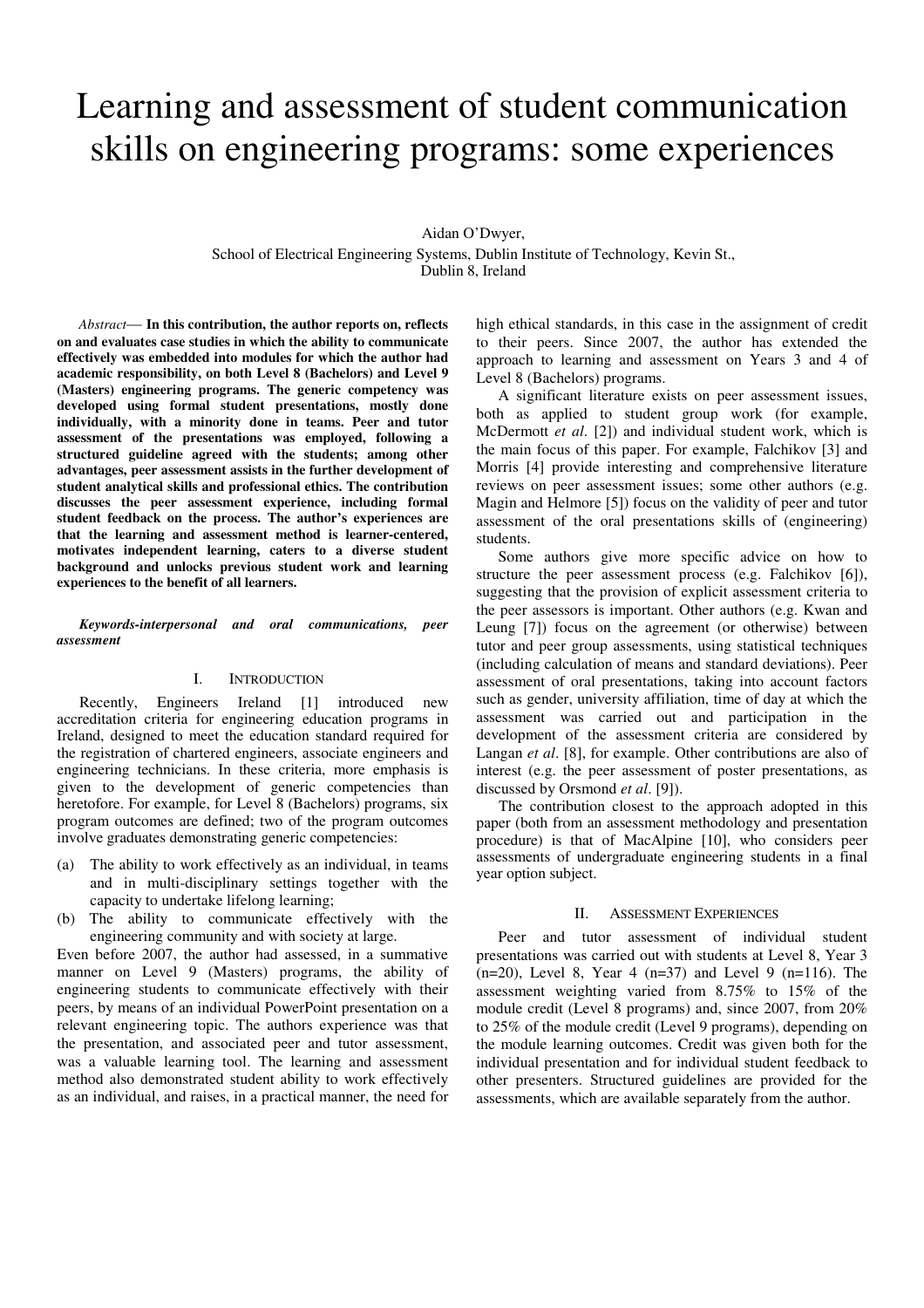Analysis shows that there a borderline (p=0.019) and no (p=0.26) statistically significant relationship between the average peer assessment result and the tutor assessment result, for the Level 8, Year 3 and Year 4 student cohorts, respectively. On average, students are able to distinguish in a limited way between good and poor work produced by their colleagues. This justifies the decision made that peer assessment should compose a small contribution of the module credit; marks for weaker students tend to be enhanced, with marks for stronger students reduced, by the peer assessment process.

For the Level 9 student cohort, Figure 1 summarizes the relationship between the average peer assessment mark and the tutor assessment mark. Clearly, there is a highly statistically significant positive linear relationship between the average peer assessment result and the tutor assessment result. It is also clear that peers tend to award higher marks than the tutor for presentations that the tutor would assess as weaker; the premium added for an average tutor assessment mark of 65% is 7%, for example. This difference has a small impact on overall student grades; for example, for the 2009-10 student cohort in one module (n=60), the average and maximum increase per student in overall percentage grade in the module, as a result of this phenomenon, is 0.7% and 2.3%, respectively.



Figure 1. Average peer versus tutor assessment results

#### III. STUDENT FEEDBACK ON THE LEARNING AND ASSESSMENT PROCESS

Formal student feedback was first gathered in 2007-8, using student questionnaires, which are available separately from the author. The questionnaires use a 5-point Likert scale, with 1 corresponding to '*strongly disagree*' and 5 corresponding to '*strongly agree*'. The questionnaires are constructed with alternating positive and negative questions to avoid directional bias. For example, in the first question, students were asked to indicate whether they thought that the feedback from peer assessment would help their own learning (positive direction). Then, in the second question, they were asked to indicate whether they were *uncomfortable* assessing

the work of their peers. The negative items are reversed for scoring. Overall questionnaire results are provided in Table I.

| TABLE I. |  | STUDENT QUESTIONNAIRE RESULTS 2007-10 |
|----------|--|---------------------------------------|
|----------|--|---------------------------------------|

|                                                                    | Level 8, | Level 8.   | Level 9    |
|--------------------------------------------------------------------|----------|------------|------------|
|                                                                    | Year 3   | Year 4     | $(n=48^b)$ |
|                                                                    | $(n=17)$ | $(n=43^a)$ |            |
| I think the feedback from peer                                     |          |            |            |
| will help<br>assessment<br>my<br>own                               | 4.00     | 3.71       | 4.04       |
| learning                                                           |          |            |            |
| I was comfortable (uncomfortable)                                  |          |            |            |
| assessing the work of my peers                                     | 3.41     | 3.31       | 3.31       |
| I feel that assessing the work of                                  |          |            |            |
| my peers will help me to better                                    | 3.76     | 3.69       | 4.08       |
| improve my own performance in                                      |          |            |            |
| the future                                                         |          |            |            |
| I did (did not) enjoy the process of                               |          |            |            |
| peer group assessment                                              | 3.18     | 3.50       | 3.47       |
| I feel that I was able to<br>be                                    |          |            |            |
| completely objective in marking                                    | 3.35     | 3.00       | 3.54       |
| the presentations                                                  |          |            |            |
| confidence<br>has<br>increased<br>My                               |          |            |            |
| (decreased) as a result of peer                                    | 4.18     | 3.83       | 4.13       |
| group<br>assessment<br>based<br>on<br>PowerPoint presentation      |          |            |            |
| I feel the process of peer group                                   |          |            |            |
| assessment has developed my own                                    | 3.65     | 3.57       | 3.79       |
| critical thinking skills                                           |          |            |            |
| I learned more from the peer group                                 |          |            |            |
| assessment than I would have if                                    |          |            |            |
| the lecturer only assessed my                                      | 3.47     | 2.86       | 2.96       |
| presentation                                                       |          |            |            |
| I was able to assess others work                                   |          |            |            |
| with confidence using the criteria                                 | 3.76     | 3.41       | 3.56       |
| provided                                                           |          |            |            |
| I feel positive about assessing the                                |          |            |            |
| work of my peers                                                   | 3.53     | 3.21       | 3.63       |
| I felt that I was more confident in                                |          |            |            |
| making my presentation knowing                                     |          |            |            |
| that my presentation mark was                                      |          |            |            |
| largely determined by my peers,                                    | 3.35     | 3.14       | 2.98       |
| rather than by the lecturer                                        |          |            |            |
| I feel that assessing my peers does                                |          |            |            |
| not involve too much work for me                                   | 4.35     | 3.71       | 4.06       |
| The assessment breakdown (in the<br>marking scheme) is about right | 3.71     | 3.29       | 3.43       |
| I feel I was treated fairly by my                                  |          |            |            |
| peers in their marking of<br>my                                    | 3.76     | 3.33       | 3.71       |
| presentation                                                       |          |            |            |
| I feel that there was much (little)                                |          |            |            |
| learning benefit to me in making                                   | 3.88     | 3.45       | 4.17       |
| my PowerPoint presentation                                         |          |            |            |
| I learned from the positive (and                                   |          |            |            |
| positive) features<br>of<br>less<br>the                            | 4.24     | 4.07       | 4.15       |
| presentations of others                                            |          |            |            |
| I feel that skills and practice in                                 |          |            |            |
| presentation are likely (not likely)                               | 4.59     | 4.23       | 3.44       |
| to be useful in my working life                                    |          |            |            |
| I think I learned more from the                                    |          |            |            |
| presentations that I would have                                    |          |            |            |
| learned if the time was devoted to                                 | 3.41     | 3.60       | 3.51       |
| lectures and labs                                                  |          |            |            |
| Devoting x% of the subject mark<br>to this activity is about right | 4.00     | 3.60       | 3.73       |
| Mean numerical value                                               | 3.77     | 3.52       | 3.67       |
|                                                                    |          |            |            |

a. Includes comments from 16 students who presented in teams, rather than individually.

b. Includes comments from 10 students who presented in teams, rather than individually.